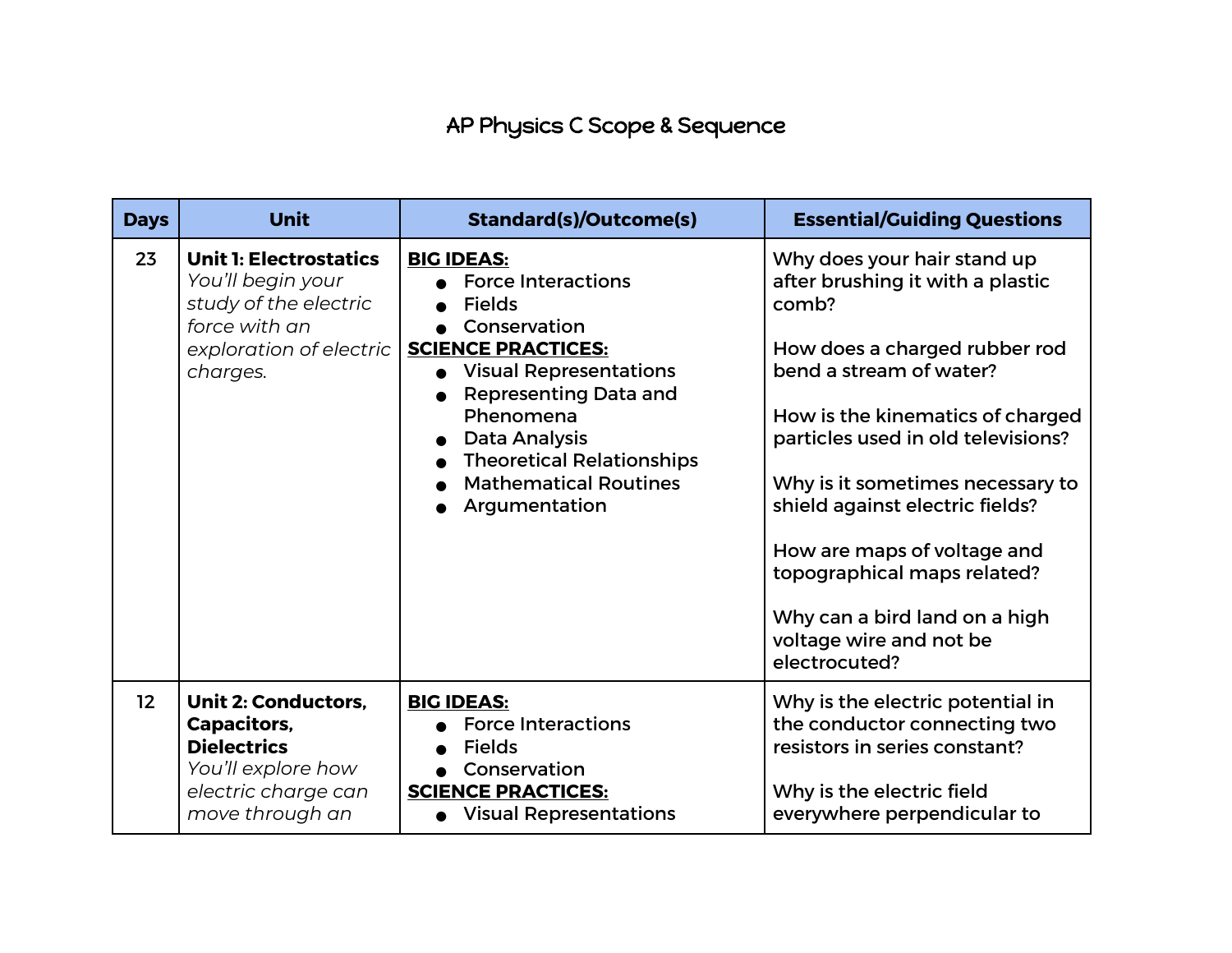|    | object and the<br>factors that affect<br>the way charge<br>moves.                                                                                                                                                        | <b>Question and Method</b><br><b>Representing Data and</b><br>Phenomena<br><b>Theoretical Relationships</b><br><b>Mathematical Routines</b><br>Argumentation                                                                                                  | surfaces of constant electric<br>potential?<br>Why does water in a microwave<br>oven become warm while<br>aluminum foil sparks?<br>Why are capacitors used as<br>circuit elements shaped like<br>cylinders?                                                                                                                                                                                                          |
|----|--------------------------------------------------------------------------------------------------------------------------------------------------------------------------------------------------------------------------|---------------------------------------------------------------------------------------------------------------------------------------------------------------------------------------------------------------------------------------------------------------|----------------------------------------------------------------------------------------------------------------------------------------------------------------------------------------------------------------------------------------------------------------------------------------------------------------------------------------------------------------------------------------------------------------------|
| 16 | <b>Unit 3: Electric</b><br><b>Circuits</b><br>You'll build on your<br>knowledge of<br>electrical<br>components to<br>investigate the<br>nature of electric<br>circuits and explore<br>current, resistance,<br>and power. | <b>BIG IDEAS:</b><br><b>Fields</b><br>Conservation<br><b>SCIENCE PRACTICES:</b><br><b>Visual Representations</b><br><b>Question and Method</b><br><b>Representing Data and</b><br>Phenomena<br>Data Analysis<br><b>Mathematical Routines</b><br>Argumentation | How does the wiring design for a<br>house allow for electricity to still<br>be on in some rooms when<br>others have none due to a circuit<br>breaker being flipped?<br>Why do warming light bulbs take<br>several minutes to shine bright?<br>Why doesn't the electric<br>company charge for electrons<br>used?<br>How does touching a conductor<br>to a capacitor before removing it<br>from a circuit protect you? |
| 16 | <b>Unit 4: Magnetic</b><br><b>Fields</b><br>You'll begin your<br>exploration of                                                                                                                                          | <b>BIG IDEAS:</b><br>Change<br><b>Fields</b><br>Conservation                                                                                                                                                                                                  | Why are large-scale, charged-<br>particle accelerators in the shape<br>of a circle?                                                                                                                                                                                                                                                                                                                                  |